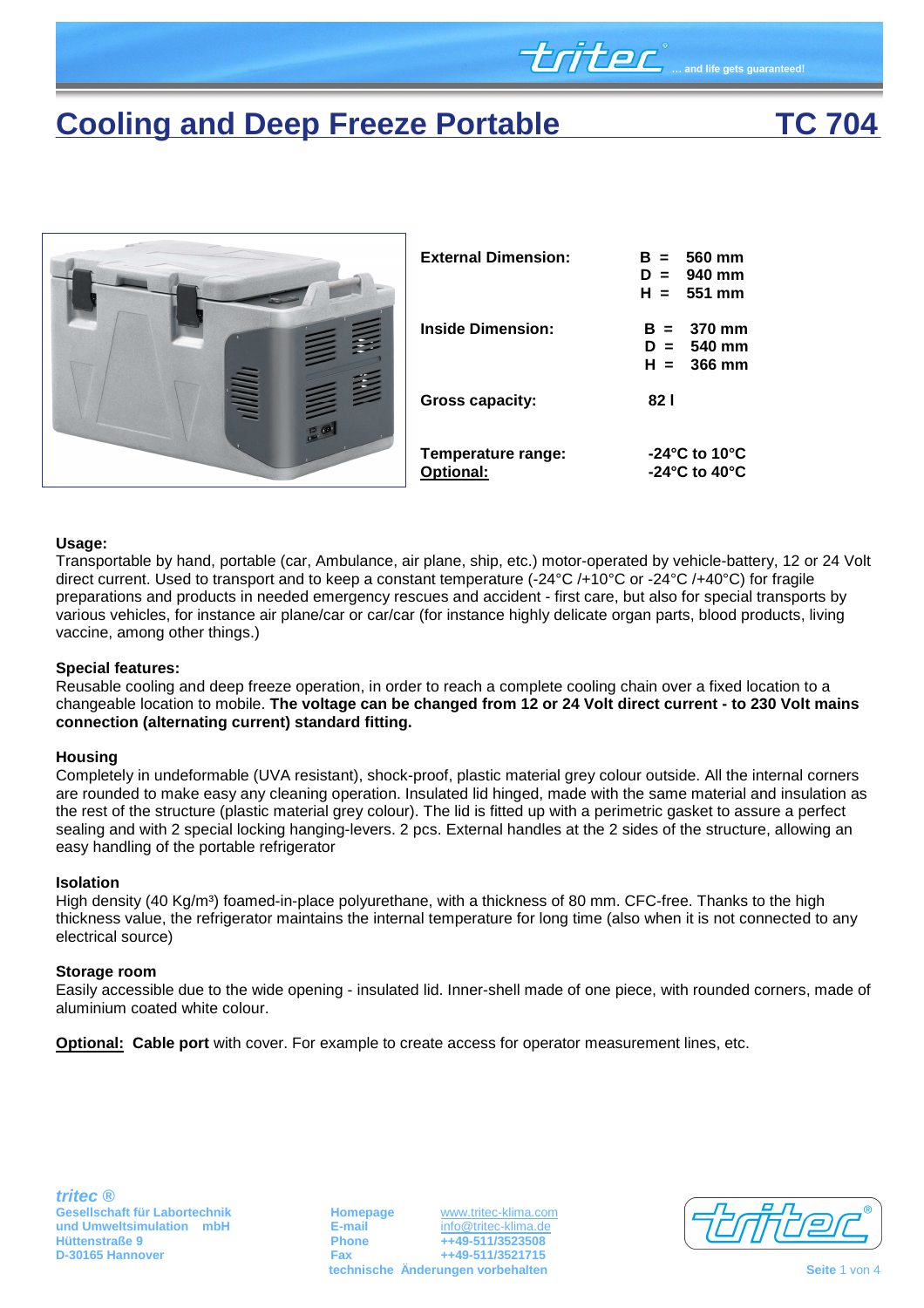# **Cooling and Deep Freeze Portable TC 704**

**UTLEC** ... and life gets guaranteed!



**Digital electronic thermostat** with incorporated alarm: microprocessor operating, with 4 switches, allowing the control of all the refrigerator functions (maintaining of the adjusted temperature, compressor and fans functioning). The internal temperature is displayed with a LED display, with red colour, bright indication and an accuracy of 1°C.

Into its functions, the thermostat includes even an alarm, both acoustic (with a buzzer) and visual (with indication LED dots) for temperature deviations, both over or below than the programmed one, with limits that remain adjustable according to the user needs. The acoustic alarm can be even muted through a special switch

### **Error warning lamp**

Signalling abnormal working situation (i.e. condenser or compressor temperature too high, vehicle battery discharged, wrong electrical connection, etc.)

### **Cooling unit**

Mounted in the right part of the box, with the condensing unit compounded by one hermetic compressor and one finned condenser, air cooled through a fan. Also, the internal walls of the storage chamber are the evaporator, for a direct cooling of the stored material and grating a better temperature uniformity and stability due to the fact that the cold comes from 4 sides. All the mounted components are industrial grade to grant the maximum reliability Refrigerant: environment-friendly R134a CFC-free

### **Defrost**

manually

### **Refrigeration**

static with the evaporator in 4 sides of the internal chamber, granting the maximum temperature uniformity and stability inside the box

**Gesellschaft für Labortechnik and Umweltsimulation mbH Homepage WWW.tritec-klima.com und Umweltsimulation mbH E-mail E-mail E-mail Hüttenstraße 9 Phone ++49-511/3523508 D-30165 Hannover Fax ++49-511/3521715 technische Änderungen vorbehalten Seite 2 von 4 Seite 2 von 4 Seite 2 von 4** 

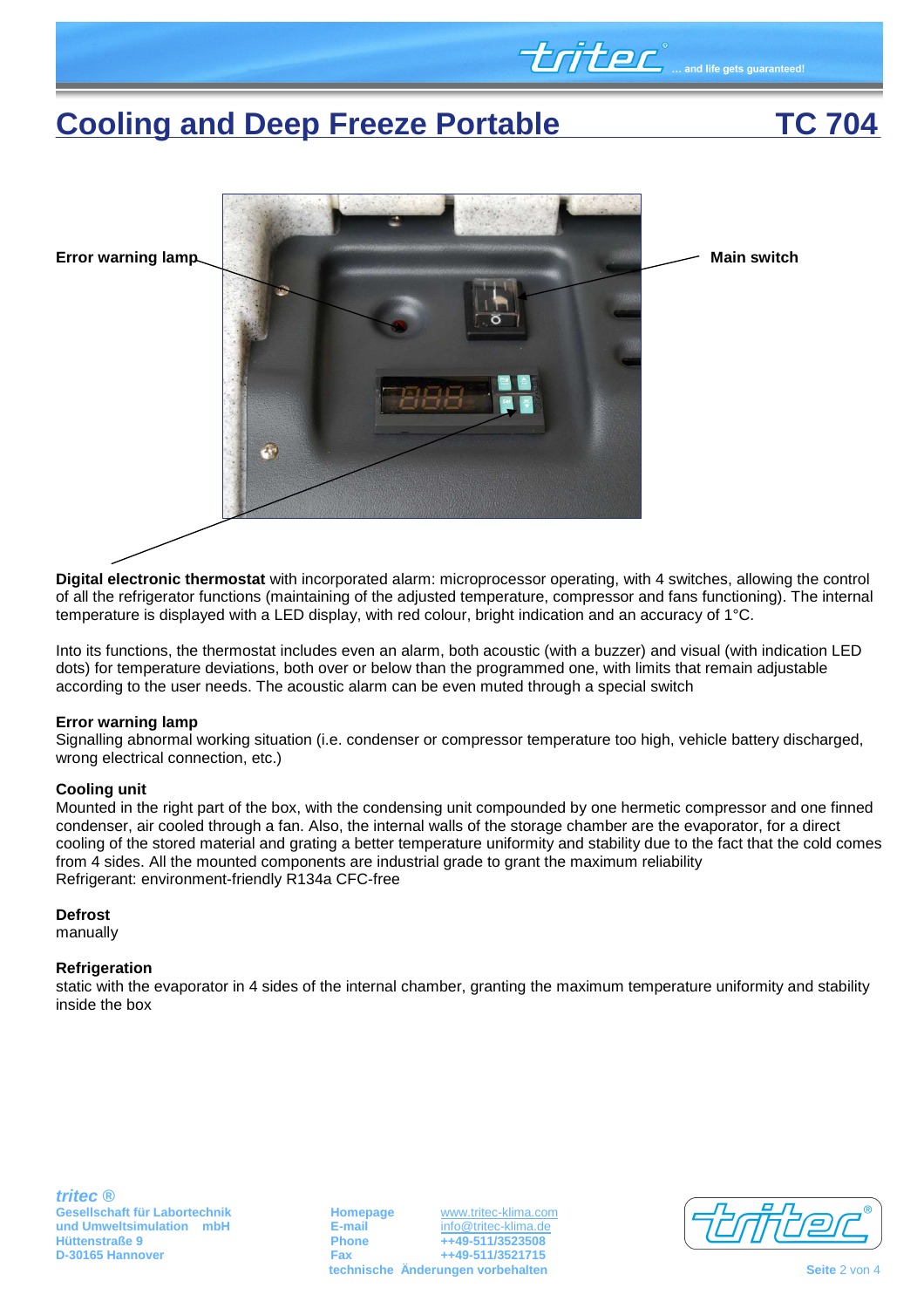

triter

#### **Plug**

the portable refrigerator includes two electrical cords, one ending with for the 12/24 V connector in the vehicle and the other one ending with a Schuko type plug.

#### **AC-DC adapter**

incorporated into the structure of the box, allow its use with all the possible different voltages, simply changing the electrical cords (supplied) to one of the 2 suitable connectors fitted in the external side of the box itself.

| <b>Technical Data:</b><br>Mains power supply                                                                                       | 12 or 24 Volt<br>and 230 Volt/1ph/50 Hz Optional: 110 V and/or 60 Hz                           |
|------------------------------------------------------------------------------------------------------------------------------------|------------------------------------------------------------------------------------------------|
| Working-Range:                                                                                                                     | Temp. -24 $\textdegree$ C to +40 $\textdegree$ C or -24 $\textdegree$ C to +10 $\textdegree$ C |
| <b>Ambient Temperature:</b>                                                                                                        | max. $32^{\circ}$ C                                                                            |
| Packing details (in carton)<br>Dimensions:<br>Net weight:<br>Gross weight:<br><b>Country of Origin:</b><br>Customs clearance code: | approx. 66x104x65 cm<br>29 kg<br>37 kg<br><b>European Community</b><br>8418 5019               |

### **Advice for usage**:

In practical use, it is often necessary to cool the cooling portable to a stable, required temperature before filling. Usually the filling takes place at the stationary out-patient department, at the central pharmacy or drug depot, mostly with constantly cooled preparations in the pre cooled portable, cooled to reach the same temperature level.

The cooling portable can be kept at a constant temperature at mains connection, 230Volt alternating current-safety socket.

After filling, the cooling portable gets carried to a mobile rescue or to some other possible use and, there, is cooled further.

Only in this way can a complete chain of cold storage be guaranteed according to the regulations of drug manufacturers (instruction leaflet, packaging imprint), given for many products while the maintaining the expiry date.

Such a chain of cold storage is especially required when handling and transporting blood products, organ parts and living vaccine.

**Gesellschaft für Labortechnik and Umweltsimulation mbH Homepage WWW.tritec-klima.com E-mail E-mail E-mail E-mail E-mail E-mail E-mail E-mail E-mail E-mail E-mail E-mail E-mail E-mail E-ma Hüttenstraße 9 Phone ++49-511/3523508 D-30165 Hannover Fax ++49-511/3521715 technische Änderungen vorbehalten Seite 3 von 4 Seite 3 von 4 Seite 3 von 4**